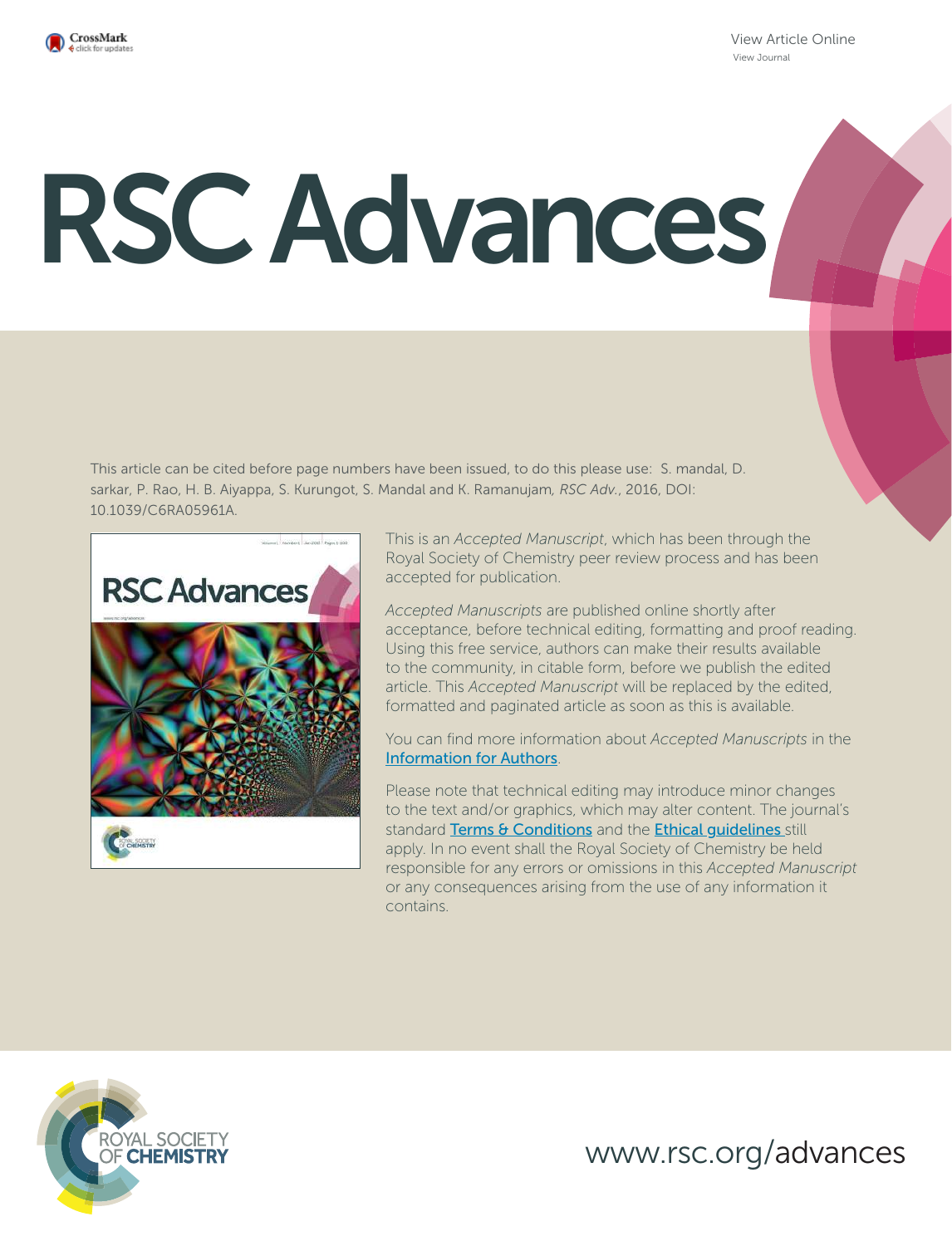# **ARTICLE**

**Cite this: DOI: 10.1039/x0xx00000x** 

Received 00th January 2012, Accepted 00th January 2012

DOI: 10.1039/x0xx00000x

**www.rsc.org/** 

Published on 05 April 2016. Downloaded by RMIT Uni on 06/04/2016 10:19:23.

Published on 05 April 2016. Downloaded by RMIT Uni on 06/04/2016 10:19:23.

# **Multifunctional Copper Dimer: Structure, Band Gap Energy, Catalysis, Magnetism, Oxygen Reduction Reaction and Proton Conductivity**

Debraj Sarkar,<sup>a</sup> Purna Chandra Rao,<sup>a</sup> Harshitha Barike Aiyappa,<sup>b,c</sup> Sreekumar Kurungot, <sup>b,c</sup> Sudip Mandal, <sup>d</sup> Kothandaraman Ramanujam, <sup>d</sup> Sukhendu Mandal<sup>a</sup>\*

A new dimeric copper complex namely,  $[Cu_2(POA)_2(Add)_2(H_2O)_2]$ .  $8H_2O$ , **1**, (where PDA = 2,4-pyridine dicarboxylic acid, Ald= aldrtithiol) has been synthesized through slow diffusion technique. Compound **1** is molecular structure and assembled through H-bonding forming a supramolecular architecture. The  $CuO<sub>2</sub>N<sub>3</sub>$  units bridged through aldrithiol molecule to form the dimeric structure. The lattice water molecules are linked through H-bonding to form the decameric water cluster. The decameric water cluster are H-bonded to each other to form the 1D chain which resulted in excellent water stability and conduction of protons under humid condition. Band gap energy and magnetic measurements show that compound **1** is semiconductor and paramagnetic in nature. Further the compound is shown as a selective heterogeneous catalyst for styrene and cyclohexene epoxidation. This also shows facile oxygen reduction reaction (ORR) and can be used as a promising Pt-free cathode in alkaline Direct Methanol Fuel Cell (DMFC). The present results suggest that compound **1** is a promising multifunctional material.

### **Introduction**

Design and construction of coordination polymers (CPs) or metalorganic frameworks (MOFs) with novel topologies and architectures has been motivated by their potential applications such as gas adsorption, $<sup>1</sup>$ </sup> separation,<sup>2</sup> magnetism,<sup>3</sup> catalysis,<sup>4</sup> proton conductivity,<sup>5</sup> sensing<sup>6</sup> etc. CPs and MOFs are class of structures composed of organic ligand and inorganic building blocks. Most of these structures constituted with carboxylate based ligand. Structures containing carboxylate ligands are quite rigid. To render flexibility in the framework structure introduction of pyridyl linkers along with carboxylate ligands is one of the straight forward strategy.<sup>7</sup> Flexible structures are attractive due to their dynamic behaviour related with structural transformation.<sup>8</sup> Use of flexible ligands allow different bridging mode with the magnetically potent metal ions with variable distances and angles, which is responsible for interesting magnetic properties.<sup>9</sup> Among common hetero-acid pyridine based carboxylic acid generally prefer to form lower dimensional structures due to their preferred binding mode. The essential features of the lower dimensional structures are unsaturated coordination of the metal ion and crystallised with solvent molecules.<sup>10</sup> These solvents molecules are strongly H-bonded with the framework to form the supramolecular structures. These unsaturated coordination sites are potential sources for Lewis acid based catalysis.<sup>11</sup> Lewis acid catalyst often used for olefin epoxidation. Recently it has been reported that CPs or MOFs are ideal candidates for heterogeneous catalysis due to their chemical and thermal stability, accessible metal coordination sites and higher surface area.<sup>12</sup> Also, the hydrogen bonded network formed by solvents (coordinated or lattice) and oxygen atoms of linkers are found to favour proton transfer within

such frameworks.<sup>5</sup> Proton conducting materials have become important for their role as electrolytes in fuel cells. In this regard, CPs or MOFs have been recently studied as potential proton conducting materials. Their hierarchal and designable structures, chemical functionalization of the pores and crystallinity facilitate targeted designing of the framework to bring about proton conduction.

MOF chemistry is very rich with applications like gas adsorption, gas separation, magnetism, catalysis, proton conductivity, sensing etc. and it has also seen that most of the cases these MOF exhibit single or related properties like gas adsorption and or gas separation and or magnetism. This is very rare where multiple properties has been studied in a particular CP or MOF.

Here we have synthesized a copper based coordination compound using 2, 4-pyridine dicarboxylic acid and aldrithiol ligand. The compound,  $[Cu_2(PDA)_2(Ad)_{2}(H_2O)_2]$ . 8H<sub>2</sub>O, 1, contains two  $CuO<sub>2</sub>N<sub>3</sub>$  units, which bridges by aldrithiol moiety to form the dimer structure. The structure is stabilized through extensive H-bonding and form the H-bonded layered structure. Lattice water molecules are H-bonded to form the decameric cluster, which are linked to form the one-dimensional water cluster chain. Band gap energy and magnetic measurements exhibit the semiconductor and paramagnetic behaviour. Compound **1** is shown as a selective heterogeneous catalyst for styrene and cyclohexene epoxidation. It shows oxygen reduction reaction (ORR) and can be used as a promising Pt-free cathode in alkaline Direct Methanol Fuel Cell. This compound demonstrate water stability and proton conductivity of  $1.19 \times 10^{-5}$  S cm<sup>-1</sup> at 45 °C with 100 % relative humidity (RH). It is always interesting to have single compound with multiple functionality and the present results show compound **1** is a promising multifunctional material.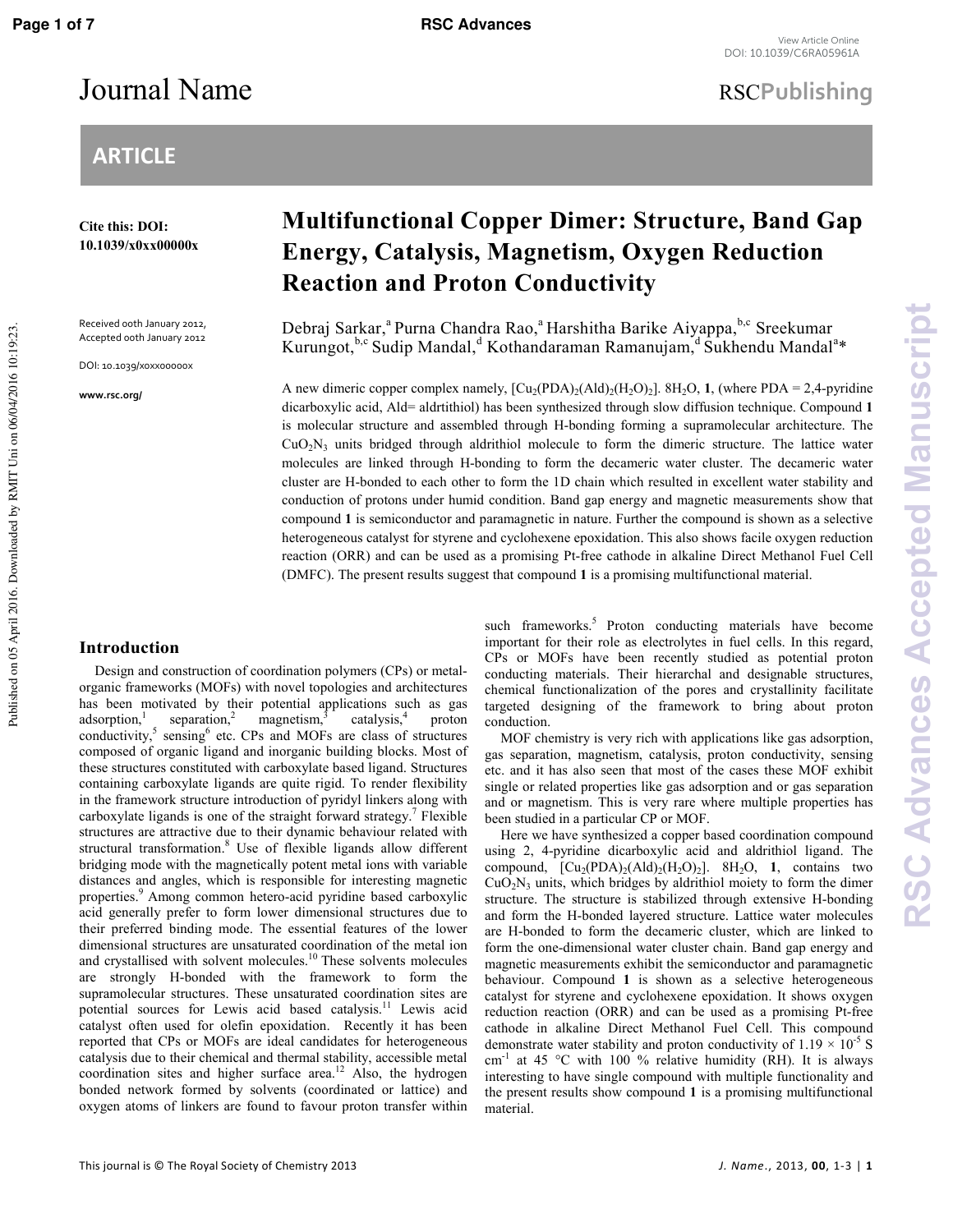### **Results and discussion**

### **Structural description**

The single crystal X-ray diffraction data depicts that the compound **1** crystallizes in triclinic system with a space group of *P*  (01) (Table S1). The asymmetric unit contains one Cu ion, one PDA molecule, an aldrithiol molecule, one coordinated water molecule and four lattice water molecules. The Cu atom adopts distorted square pyramidal geometry with three nitrogen atoms (two from Ald and one from PDA) and two oxygen atoms (one from PDA anion and one from the coordinated water molecule). The  $CuO<sub>2</sub>N<sub>3</sub>$ polyhedral units are linked through aldrithiol molecule to form the dimeric structure (Figure 1a). The deprotonated COO groups of the dimeric unit are H-bonded through coordinated water molecules to form the two-dimensional structure (Figure 1b).

Interestingly, compound **1** reveals interlayer hydrophilic 1D channels running parallel to the *b* axis, which are filled with lattice and coordinated waters (Figure S1). The hydrogen bonding association of lattice water molecules lead to the formation of decameric water cluster (Figure 1c).<sup>13</sup> In the decameric cluster, cyclic tetramer is formed by water molecules O(400) and O(500) and their symmetry-related counter parts, with  $O(100)$ ,  $O(200)$ ; and O(300) monomer dangling from O(400) and O(500), respectively. This water tape consists of novel water decamer with the geometry of noncoplanar cyclic structure. Adjacent decamers are fused together by sharing one edge formed by O(500) … O(500) with the separation of  $2.853$  Å, forming a one-dimensional water chain along the *c* axis. The O $\cdots$  O distances vary from 2.488–2.960 Å with an average O**···** O separation of 2.72 Å, compared to 2.85 Å in liquid water.<sup>14</sup> The data presented in Table S2 also suggest the hydrogen bonding interaction among the water molecules. Such highly ordered infinite one-dimensional water cluster consisting of fused water decamers is potential proton conducting pathway.







Fig. 1 (a) Copper dimer in 1, (b) H-bonded layered structure of compound **1**, (c) Hydrogen bonding association of water molecules into extended one-dimensional chains.

### **Band Gap Energy**

We have collected the diffuse reflectance UV-Vis spectra of the powder sample of 1 in order to measure the band gap energy  $(E_{b\varphi})$ , which was confirmed as the intersection point between the energy axis and the line extrapolated from the linear portion of the adsorption edge in a plot of the Kubelka–Munk function *vs*. energy. As shown in figure S2a, the optical absorption associated with  $E_{ba}$ can be assessed at 2.24 eV for **1**. We also measured the optical band gap energy of Na-PDA and the value is  $3.82$  eV (Fig. S2b). We have measured the indirect band gap energy in this case as these types of inorganic-organic hybrid structures exhibit very small dispersion and flat valence band (VB) and conduction band (CB).<sup>15</sup> The carboxylate ligands on inorganic-organic hybrid structures determine the valence and conduction bands.<sup> $15$ </sup> The optical band gap energy of 1 lesser compared to corresponding Na-salt of carboxylic acid is likely due to the distribution of charge at the interface between organic linker and metal ion in the coordination polymers.

### **Alkene oxidation**

Catalytic abilities of compound **1** were studied by alkene oxidation. Styrene and cyclohexene were used as model substrate to identify the optimal reaction conditions in the presence of *tert*-butyl hydroperoxide (TBHP). Compound **1** exhibits good activities of alkene oxidation with reasonably good selectivity (Table 1). The control reaction without catalyst gave no reaction product.



Styrene Benzaldehyde (A) 1-Phenylacetaldehyde (B) Styrene epoxide (C)

Scheme 1. Oxidation products of styrene

 - # -#



**Table 1**. The oxidation of styrene and cyclohexene in the presence of TBHP, using **1** as catalyst.

| Styrene oxidation <sup>a</sup> |      |            |                     |  |  |
|--------------------------------|------|------------|---------------------|--|--|
| Solvent                        | Time | Conversion | Selectivity $(\% )$ |  |  |
| (temp)                         |      | $(\%)$     |                     |  |  |
|                                | (h)  |            | $(A)$ $(B)$<br>(C)  |  |  |
| DCE $(75^{\circ}C)$            | 3    | 65         | 52                  |  |  |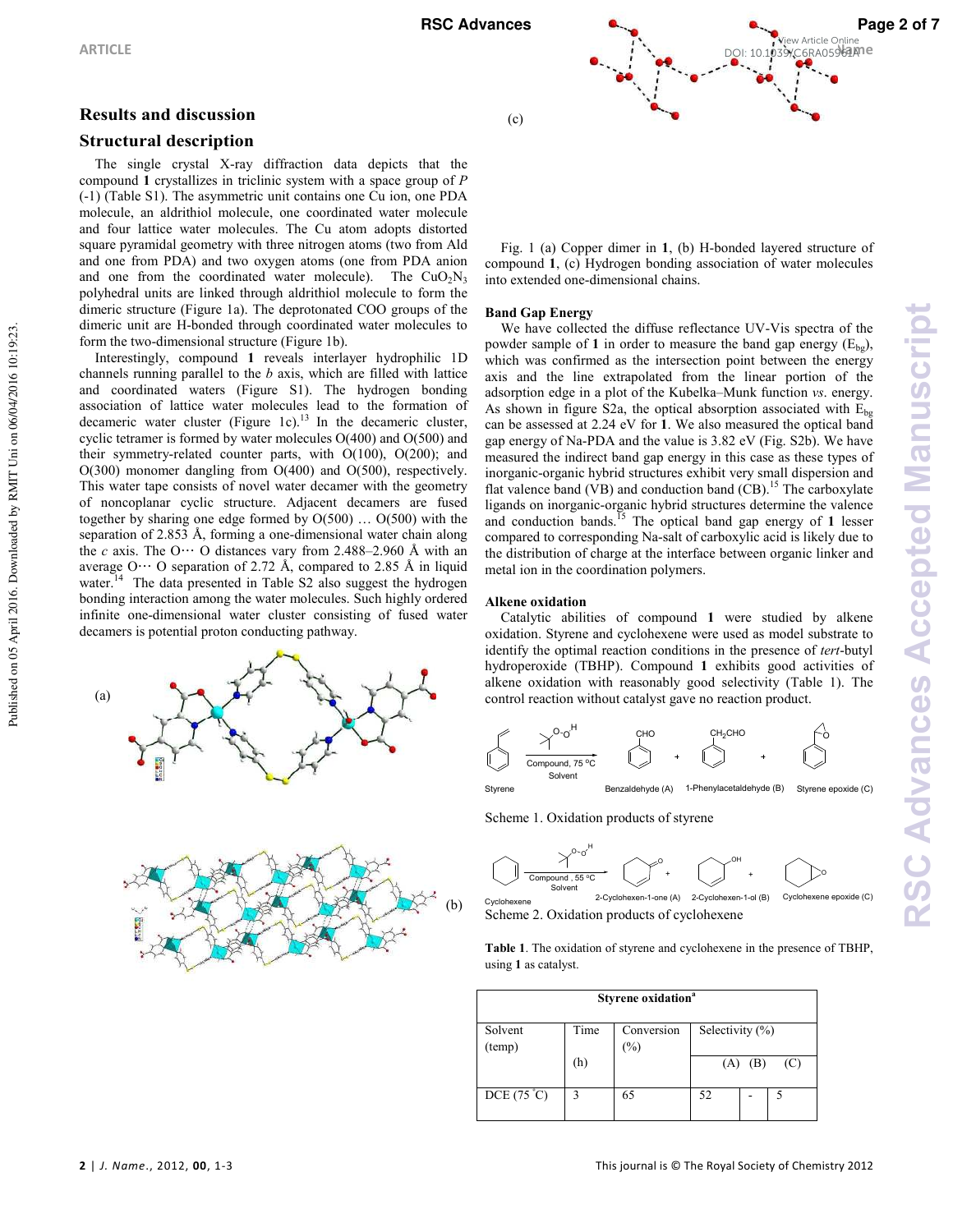

<sup>a</sup>Reaction conditions: Substrate (1.74 mmol); TBHP (2 mmol); catalyst  $(0.03$  mmol).  $(A)$  benzaldehyde;  $(B)$ 1-Phenyl acetaldehyde,

<sup>b</sup>Reaction conditions: Substrate (1.97 mmol); TBHP (2 mmol); catalyst  $(0.03$ mmol).  $(A)$  2-cyclohexen-1one;  $(B)$  2-cyclohexen-1-ol;

(C) cyclohexene epoxide.

Based on the literature it is predicted that copper metal ion activates TBHP, forming different types of intermediates (peroxometal, oxometal or free radicals). The products are benzaldehyde, 1-phenylacetaldehyde and styrene oxide with high selectivity for benzaldehyde and this is due to two step mechanism, starting with the attack of  $(CH_3)_3O\dot{O}$  on styrene (Scheme S1).<sup>16</sup> Cyclohexene oxidation showed a high yield towards ketone, and complete absence of diols and epoxide. Most probably the TBHP activation occurs on the unsaturated surfaces of the compound **1** by a similar radical mechanism for the styrene oxidation (Scheme S2).<sup>16</sup> The catalyst (compound **1**) can be used up to third cycle without change of any significant structural integrity and yield (Fig. S3).

### **Magnetism**

Published on 05 April 2016. Downloaded by RMIT Uni on 06/04/2016 10:19:23.

Published on 05 April 2016. Downloaded by RMIT Uni on 06/04/2016 10:19:23.

The molar magnetic susceptibility  $(\chi_m)$  of the powder sample of 1 was measured in the temperature range 2-400 K (Fig. 2). The  $\chi_{\rm m}$ value increases as the temperature decreases following Curie Weiss (CW) behaviour, which shows the sample to be paramagnetic in nature. In order to extract the magnetic parameters, the high temperature data were analysed by fitting  $\chi(T)$  in the following expression

 $\chi_{\rm m} = \chi_{\rm o} + C/(T+\theta)$ , where  $\chi_{\rm o}$  is the temperature independent susceptibility and the C is curie constant and  $\theta$  is the characteristic CW temperature (Fig. S3). The data were fitted with parameters,  $\chi_0$  $\approx$  -1.73459×10<sup>-4</sup> cm<sup>3</sup>/mol, C  $\approx$  0.52691 cm<sup>3</sup> K/mol and  $\theta$  (CW)  $\approx$ 1.08467 K. From the value of C, the effective moment was calculated to be 2.05  $\mu_B$  from the equation  $\mu_{eff} = \sqrt{(3K_B C/N_A)}$ , where  $N_a$  is the Avagadro number and  $K_B$  is the Boltzman constant. This value is comparable to the spin-only value of  $\mu_{\text{eff}}$  =  $g\sqrt{S(S+1)}\mu_B \approx 1.73 \mu_B$  for Cu<sup>+2</sup> (S = 1/2) assuming g = 2. Since the value of  $\theta$  is negligible, the interaction between the copper spins are considered to be very weak. The M *vs* H curve at 2.1 K shows (Inset Fig. 2) a linear increase at low fields and saturates at 8 T to a saturation magnetization  $M_s \approx 1 \mu_B$ . For spin  $\frac{1}{2}$  systems the saturation magnetization is expected to be  $(M_s = gS\mu_B)$  1  $\mu_B$ . The shape of the M vs H curve is similar to that of a paramagnetic curve.



**Fig. 2** Temperature variation of the molar magnetic susceptibility (*χ*m) for **1**. The inset shows the corresponding magnetization (M) *vs* field (T) plot.

### **Oxygen Reduction Reaction**

Non-platinum catalysts such as octabutylsulphonylphthalocyanine complexes of iron and cobalt supported on multi-walled carbon nanotubes (MWCNTs)<sup>17a</sup>, graphene-metalloporphyrin composite<sup>17</sup> , iron tetrasulfophthalocyanine (FeTSPc) supported on singlewalledcarbon nanotubes  $(SWCNTs)^{17c}$  are explored as low cost alternatives to expensive platinum based catalysts for oxygen reduction reaction (ORR) in direct alcohol fuel cells (DAFCs). In comparison to the above mentioned metal macrocycles use of simple coordination compounds such as compound 1 (Cu-dimer) dispersed on Ketjenblack carbon (Cu-dimer/C) for ORR will further reduce the cost of the catalyst. Fig. S5 shows that cyclic voltammetry curves of Cu-dimer/C and ketjenblack carbon in  $N_2$  saturated 0.1 N KOH solution recorded at 10 mV  $s^{-1}$  at room temperature. As shown in Fig. S5 a pair of broad peaks are observed between 0.6 V to 0.83 V *vs*. RHE, which is attributed to the redox transformation of Cu centres in Cu-dimer, which is believed to mediate the ORR. Fig. 3 depicts series of linear sweep voltammograms (LSVs) recorded for Cu-dimer/C in  $O_2$  saturated 0.1 N KOH solution at a scan rate of 10 mV s<sup>-1</sup> and at rotation rates of 200, 400, 600, 800, 1000, 1200, 1400 and 1600 rpm. With increase in rpm, the limiting current also increased indicating that ORR in 0.1 N KOH electrolyte is diffusion limited.



**Fig. 3** LSV of Cu-dimer/C in  $O_2$  saturated 0.1N KOH solution at different rotation speed.

Fig. 4a shows the polarization curve obtained from disk and chronoamperometry profile (measured at 0.55 V vs. RHE) obtained from the Pt ring of Cu-dimer/C coated rotating ring-disk electrode  $(RRDE)$ . To quantitatively verify the ORR mechanism, Cu-dimer/C was characterized using RRDE study. The electron number (n) and hydrogen peroxide yield (% HO<sub>2</sub>) during ORR can be determined using equations 3 and 4 respectively,

$$
n = 4 * \frac{I_{\text{disk}}}{I_{\text{disk}} + \frac{I_{\text{ring}}}{N}}
$$
(3)

$$
\%_{\text{HO}_2^-} = \frac{2I_{\text{ring}}}{I_{\text{disk}} + I_{\text{ring}}/N} * 100 \tag{4}
$$

Where  $N = 0.39$ ,  $I_{disk}$  and  $I_{ring}$  denotes the collection efficiency, disk current and ring current respectively. If  $O_2$  undergoes complete reduction into OH ions, n value would be 4 and the  $\frac{6}{10}$  HO<sub>2</sub> would be zero. Since ORR is multistep process the n value involved in ORR can be derived from RRDE measurement. The intermediates of ORR such as  $HO_2^-$  can be detected by oxidizing at the ring. Employing the  $I_{disk}$  and  $I_{ring}$  values, corresponding n values calculated were found to be between 3.4 to 4.0 in the potential range of 0.3 to 0.8 V vs. RHE (Fig. 4b). In addition, Fig. 4b depicts the %  $HO_2$  generated during ORR. The trend in "n" and "%  $HO_2$ " were

<sup>(</sup>C) styrene epoxide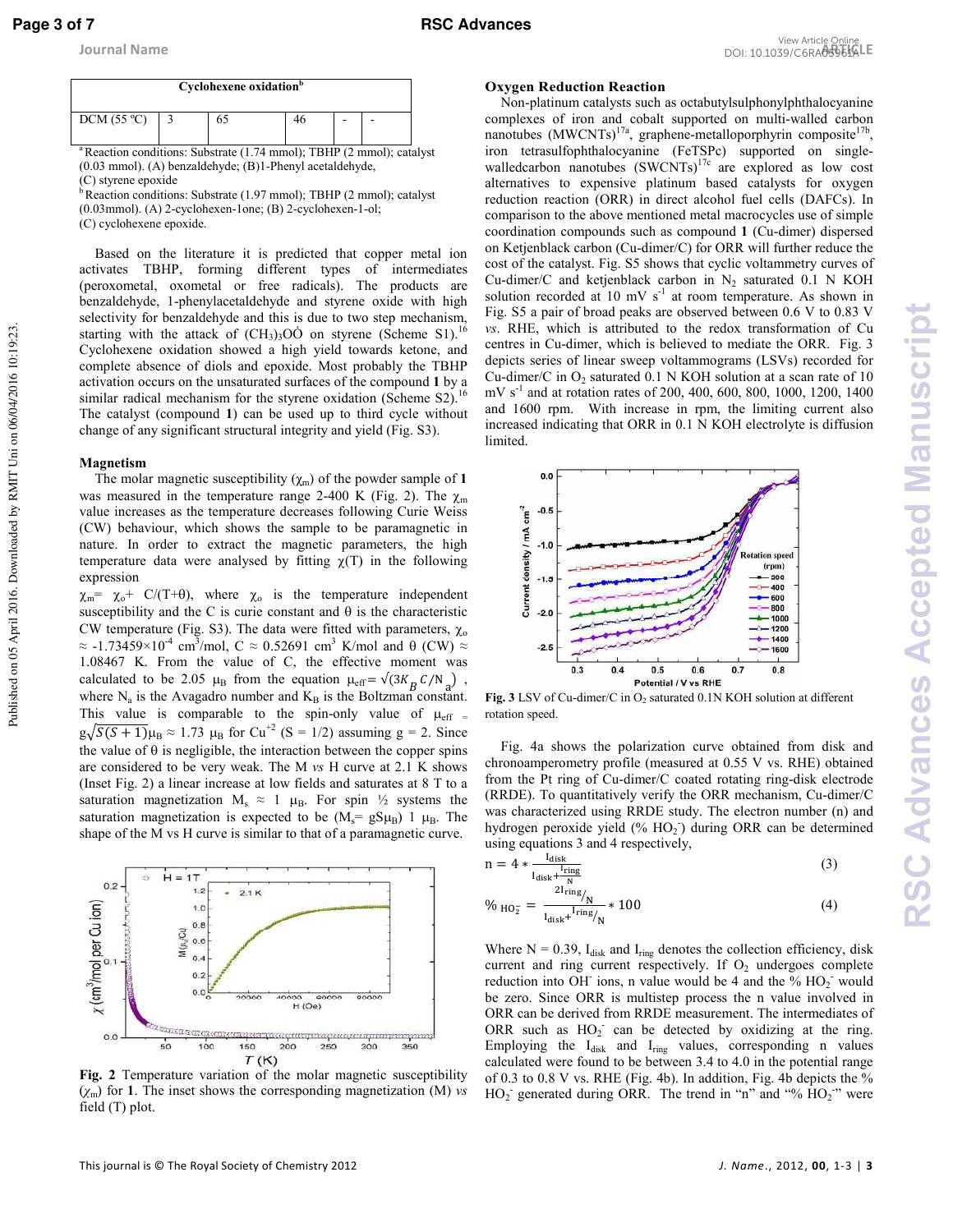strongly disk potential-dependent and maximum in %  $HO_2^-$  was about 23 % at around 0.37 V vs. RHE.

Figs. S6 and S7 show the LSVs recorded at 1600 rpm in  $O<sub>2</sub>$ saturated 0.1 M KOH solution, in the presence and absence of 1 M methanol for Cu-dimer/C and Pt/C catalyst respectively. ORR activity of Cu-dimer was shifted negatively about 43 mV at  $E_{1/2}$ , probably due to adsorption of methanol on the copper center, however there was no change in the ORR profile. In contrast, for Pt/C, in presence of methanol, ORR activity was completely masked with the methanol oxidation. Hence, we conclude that  $Cu$ -dimer/ $C$ could be employed as methanol tolerant ORR catalyst in DAFCs. Hence, Cu-dimer/C could be a potential low cost ORR catalyst for DAFCs.



Fig. 4 RRDE study using Cu-dimer/C coated glassy carbon electrode in  $O<sub>2</sub>$ -saturated 0.1 N KOH solution at a rotation speed of 1600 rpm shows the (a) disk and ring current profile and (b) the "%  $HO<sub>2</sub>$ " generated and "n" as a function of disk potential.

### **Proton Conductivity**

Considering the structure and the water stability, the proton conductivity of compound **1** is measured by using EIS technique and Nyquist plot, where impedance  $(Z^*=Z'+iZ")$  of the complex is calculated as a function of relative humidity (RH) and temperature. The overall resistance  $(R)$  was obtained by extrapolating the semicircular arc to the Z' axis at the low frequency side of the Nyquist plot. The conforming conductivity (σ) was calculated by:  $σ = d/RA$ , where d is the thickness and A is the area of the respective pellet.

The plots of log ( $\sigma$ T) versus 1000/T is linear which can be fitted in the equation  $T_{\sigma} = \sigma_0 \exp(-E_a/KT)$ , where  $\sigma_0$  is a pre exponential factor,  $E_a$  is activation energy, K is Boltzmann's constant and T is absolute temperature. The Nyquist plot in the form of a semicircle ending in a tail reflects the response at the electrode and the pellet

interface. The conductivity of the pellet was found to vary between  $10^{-6}$  to  $10^{-5}$  S cm<sup>-1</sup>, with increase in temperature from 25 °C to 45 °C at 100% RH (Fig. 5). Maximum conduction was attained at 45 ºC wherein conductivity was found to be  $1.19 \times 10^{-5}$  S cm<sup>-1</sup> at 100 % RH, which is quite similar with respect to other coordination polymers.<sup>5</sup> The sample showed the activity till 45 ºC. The impedance plot nature was found to change abruptly on further increase in the temperature thereby reflecting its inability to conduct protons there onwards. The activation energy for the compound was found to be 0.16 eV from the Arrhenius plot (Fig. S8).



**Fig. 5** Nyquist plot of **1** at 100% RH at various temperature.

It is always interesting to synthesize materials with multifunctional behavior. Due to Lewis acid character and variable oxidation state copper metal exhibit interesting catalytic and magnetic behavior. Here we have synthesized a lower dimensional coordination compound based on copper. The as-synthesized compound exhibit activity towards alkene epoxidation. Due to dimeric behavior of this complex the unpaired electrons are interacting each other in paramagnetic fashion. The unique structural features provoked us to explore the conductivity and Fuel cell application. The proton conductivity data is in the order of  $10<sup>5</sup>$  S  $cm<sup>-1</sup>$ . Fuel cell activity showed this compound can be used as methanol tolerant ORR catalyst for DAFCs. There are several copper based CPs or MOFs are reported with interesting magnetic properties or as a Lewis catalyst or as a good proton conductor or as cathode for DAFCs. The example of one compound with all the above said properties is very rare. The present compound exhibit all these properties but the activity is not in order of highest range. Presently we are working on to synthesize novel ligand which can be used for new CPs or MOFs with multifunctional properties in higher order of magnitude.

### **Experimental Section**

**Materials.** All chemicals were of reagent-grade quality obtained from Sigma-Aldrich and used as received without further purification. The FT-IR spectrum was recorded from KBr pellets in the range of  $4000-400$  cm<sup>-1</sup> on a Perkin-Elmer, SPECTRUM 1000 spectrometer. The TGA was performed on SDT Q600 (Shimadzu) analyser in flowing nitrogen with a heating rate of  $10^{9}$ C per minute. Powder X-ray diffraction data were collected using an X'pert PRO (PANalytics) powder diffractometer equipped with Cu Kα radiation  $(1.540598 \text{ Å})$ .

### **Synthesis**

 $Cu(NO<sub>3</sub>)<sub>2</sub>$ . 2.5 H<sub>2</sub>O (0.1 mmol, 23.2 mg) was dissolved in 10 mL of water. 2,4 pyridine dicarboxylic acid (0.1 mmol, 16.7 mg) was taken with 10 mL of water, maintaining a pH of 8 by adding 0.15 mmol NaOH followed by aldrithiol (0.1 mmol, 22 mg), dissolved in ethanol and stirred for 3 h. A buffer of EtOH and water mixture (1:1) were freshly prepared. Metal salt solution, buffer, ligand and co-ligand mixture  $(1:1:1)$  was added to a vial by layer by layer method. Deep blue coloured clear crystals were formed after 10 days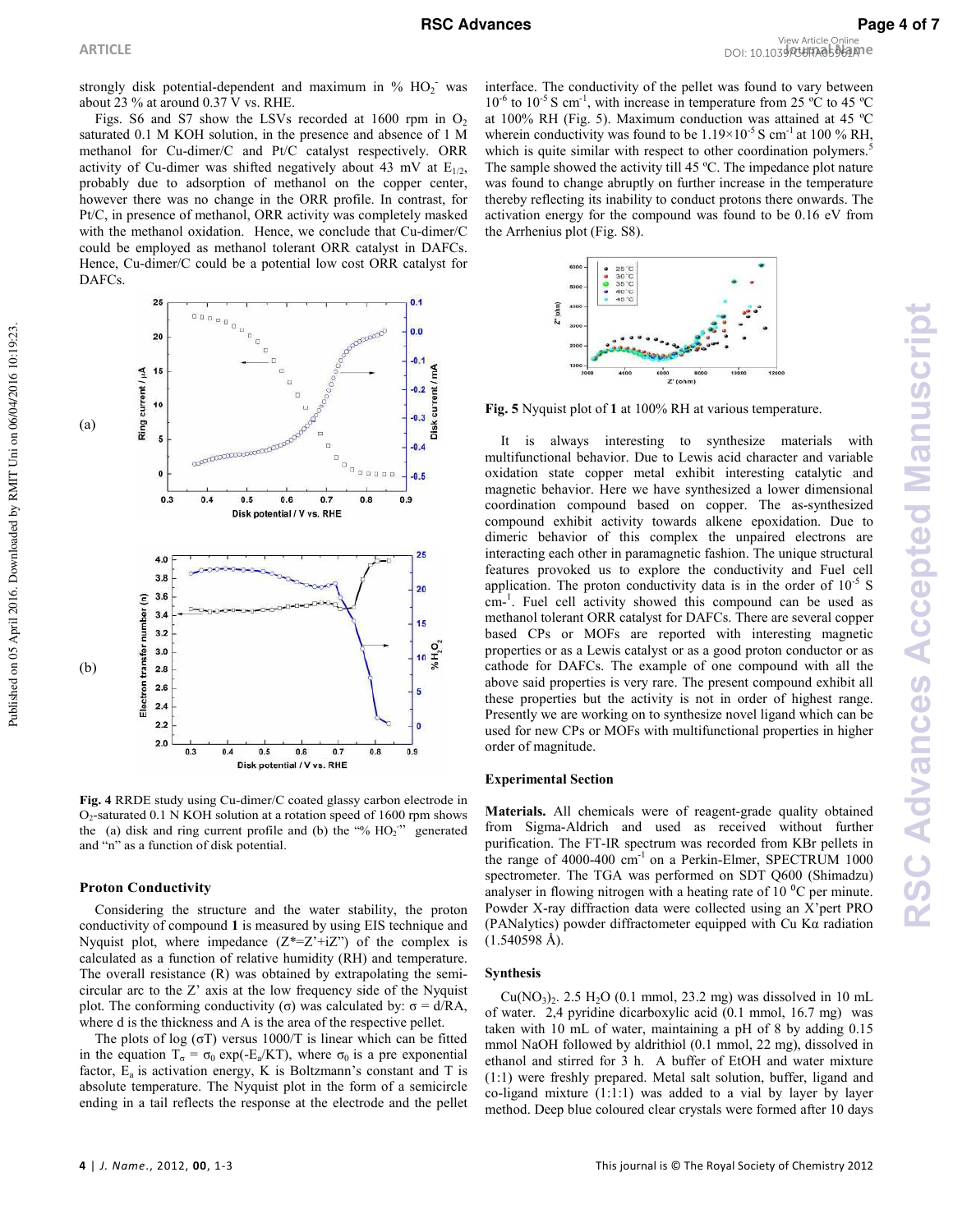Published on 05 April 2016. Downloaded by RMIT Uni on 06/04/2016 10:19:23.

Published on 05 April 2016. Downloaded by RMIT Uni on 06/04/2016 10:19:23.

in room temperature. The crystals were washed and then dried for further use.

**Single Crystal X-ray Diffraction.** For single crystal XRD measurement, a suitable crystal was carefully selected under a polarizing microscope and glued to a thin glass fiber. The single crystal diffraction data were collected on a Bruker AXS Smart Apex CCD diffractometer at 298 K. The X-ray generator was operated at 50 kV and 35 mA using  $MoK_a$  ( $\lambda$  = 0.71073 Å) radiation. Data were collected with ω scan width of 0.3 °. A total of 606 frames were collected in three different settings of  $\varphi$  (0 °, 90 °, 180 °) keeping the sample to-detector distance fixed at 6.03 cm and the detector position (2 $\theta$ ) fixed at -25 °.

The data were reduced using SAINTPLUS<sup>18</sup> and an empirical absorption correction was applied using the SADABS program.<sup>19</sup> The crystal structure was determined by direct methods using SHELXS97 and refined using SHELXL97 present in the SHELXTL V6.14<sup>20</sup> package. The asymmetric unit contains four "uncoordinated" water molecules. The hydrogen atoms of all the water molecules (except O200) could not be located from a difference Fourier map. On account of this short O...O contacts were observed in the crystal structure. All other hydrogen atoms were placed in calculated positions during the final step of the refinement process. For the final refinement, the hydrogen atoms were placed in geometrically ideal positions and refined using the riding mode. The last cycles of the refinement included atomic positions, anisotropic thermal parameters for all the non-hydrogen atoms, and isotropic thermal parameters for all the hydrogen atoms. Full-matrix-leastsquares structure refinement against  $F^2$  was carried out using the  $WINGX<sup>21</sup>$  package of programs. The crystallographic parameters for compound 1 is provided in table S1. CCDC-1433869 contains the crystallographic data for **1**. This data can be obtained free of charge from The Cambridge Crystallographic Data Centre (CCDC) via www.ccdc. cam.ac.uk/data\_request/cif

### **Characterization**

Initial characterization were carried out by powder X-ray diffraction (XRD), thermogravimetric analysis (TGA), and IR spectroscopic studies. The powder XRD pattern was recorded on crushed single crystals in the  $2\theta$  range 5-50 °. The XRD pattern indicated that the product was a new material; the pattern was entirely consistent with the simulated XRD patterns generated based on the structures determined using single-crystal XRD (Fig. S9). The TGA for as synthesized materials showed an initial weight-loss step at around 100 °C which is due to the loss of coordinated and lattice water molecules (Fig. S10).Compound **1** was stable up to 250 °C (Fig. S11). The second weight loss after 250  $^{\circ}$ C is due to loss of organic moieties. We have carried out the water stability of compound **1** by soaking the sample in water and it shows that compound **1** is stable in water even after **1** month without any loss of mass and structural integrity (Fig. S12). IR spectrum exhibited typical peaks corresponding to the lattice and coordinated water molecules, aldrithiol and carboxylate moieties in their respective bands (Fig. S13).

### **Optical Band-Gap Measurements**

The optical absorption spectra of 1 and Na-salt of pyridine dicarboxylic acid were collected on a Shimadzu UV/Vis/NIR spectrophotometer. The room temperature diffuse reflectance spectra was measured using  $BaSO<sub>4</sub>$  as a reference material and converted to a Kubelka–Munk function, from which the band gap of the compound was estimated. $2^{1,22}$  This two-flux model, which considers only diffuse light, is used to determine the absorption coefficient from a surface that both scatters and absorbs incident radiation. For a crystalline solid with a band gap  $(E_{bg})$ , the frequency dependence (v) of the absorption coefficient  $(\kappa)$  can be approximated as

$$
\kappa(v) = \frac{B_T \left(hv - E_{bg}\right)^n}{hv}
$$

where  $B_T$  is a constant derived from the square of the averaged dipolar momentum matrix element and n is equal to 0.5 and 2 for direct and indirect band gap transitions, respectively.<sup>23</sup> The absorption coefficient  $(\kappa)$  can be measured from the reflectance  $(R)$ and expressed as  $\kappa = (1 - R)^2 / (2R)$ . Using the above equation, the band gap of a material can be obtained by extrapolating to zero with the linear fit to a plot of  $(khv)^{1/n}$  *vs* hv.

### **Alkene oxidation**

The heterogeneous oxidation reactions were performed in two necked round bottom flasks fitted to a condenser under nitrogen atmosphere. The optimum temperature obtained was  $75\text{ °C}$  for styrene and 55 °C for cyclohexene. Appropriate amount of catalyst (16.27 mg, 0.03 mmol) was taken in 5 mL of dry solvent (dichloroethane for styrene and dichloromethane for cyclohexene) and heated till the optimum temperature was attained in each case. Then, substrate (0.2 mL for styrene (1.74 mmol), 0.176 mL for cyclohexene (1.74 mmol)) and the oxidant (0.192 mL (2 mmol) 70% TBHP in water) were added and stirred continuously. The molar ratio of substrate: oxidant: catalyst (58: 66: 1) was studied. Aliquots (1µL) was inserted and analysed by gas chromatography.

Gas chromatography was carried out in GC-MS QP2010 PLUS which is well equipped by secondary electron multiplier with conversion dyanode and a capillary column Rtx-1MS ( $30 \text{ m} \times 0.25$ )  $mm \times 0.25 \mu m$ ). Helium was used as a carrier gas. By using standard compounds, the products were recognised by GC-MS.

### **Magnetic Measurements**

The magnetic properties were measured using a vibrating sample magnetometer (VSM) attachment in a commercial (Quantum Design) physical property measurement system (PPMS). Magnetic susceptibility  $\chi$  as a function of temperature (T) was measured at different applied fields and over a large *T*range (2 K  $\leq$  T  $\leq$  380 K). Zero-field-cooled (ZFC) and field cooled (FC) magnetic susceptibilities were measured at an applied field of 0.05 T and at low temperatures. Magnetization isotherm (magnetization M vs. applied field H) was also measured at  $T = 2.1$  K up to a maximum varying field of 9 T.

### **Electrochemical Characterization**

10 mg of compound **1** and 10 mg of Ketjenblack carbon and 10 gL of 5 wt.% Nafion solution was added in 2 mL of water and 1 mL of isopropyl alcohol mixture and sonicated for 1 h to obtain a homogeneous ink. This ink was drop casted on to the 5 mm diameter glassy carbon rotating disk electrode (RDE, Pine Instruments) to obtain a Cu dimer loading of  $200 \mu g \text{cm}^{-2}$ .  $10 \mu L$  of diluted Nafion solution was drop-coated on the catalyst layer to protect it from falling off from the glassy carbon (GC) electrode. This electrode was subjected to cyclic voltammetry (CV) in aqueous 0.1 N KOH solution saturated with  $N_2$  gas. Herein after, the Cu dimer mixed with Ketjenblack carbon is called as Cu-dimer/C. Similarly Cu-dimer/C coated glassy carbon based rotating ring disk electrode (RRDE, Pine Instruments, USA) were used to study the mechanism of ORR in oxygen saturated 0.1 N KOH solution. The electron transfer number (n) and the fraction of hydrogen peroxide generated during the ORR were evaluated using the disk and ring currents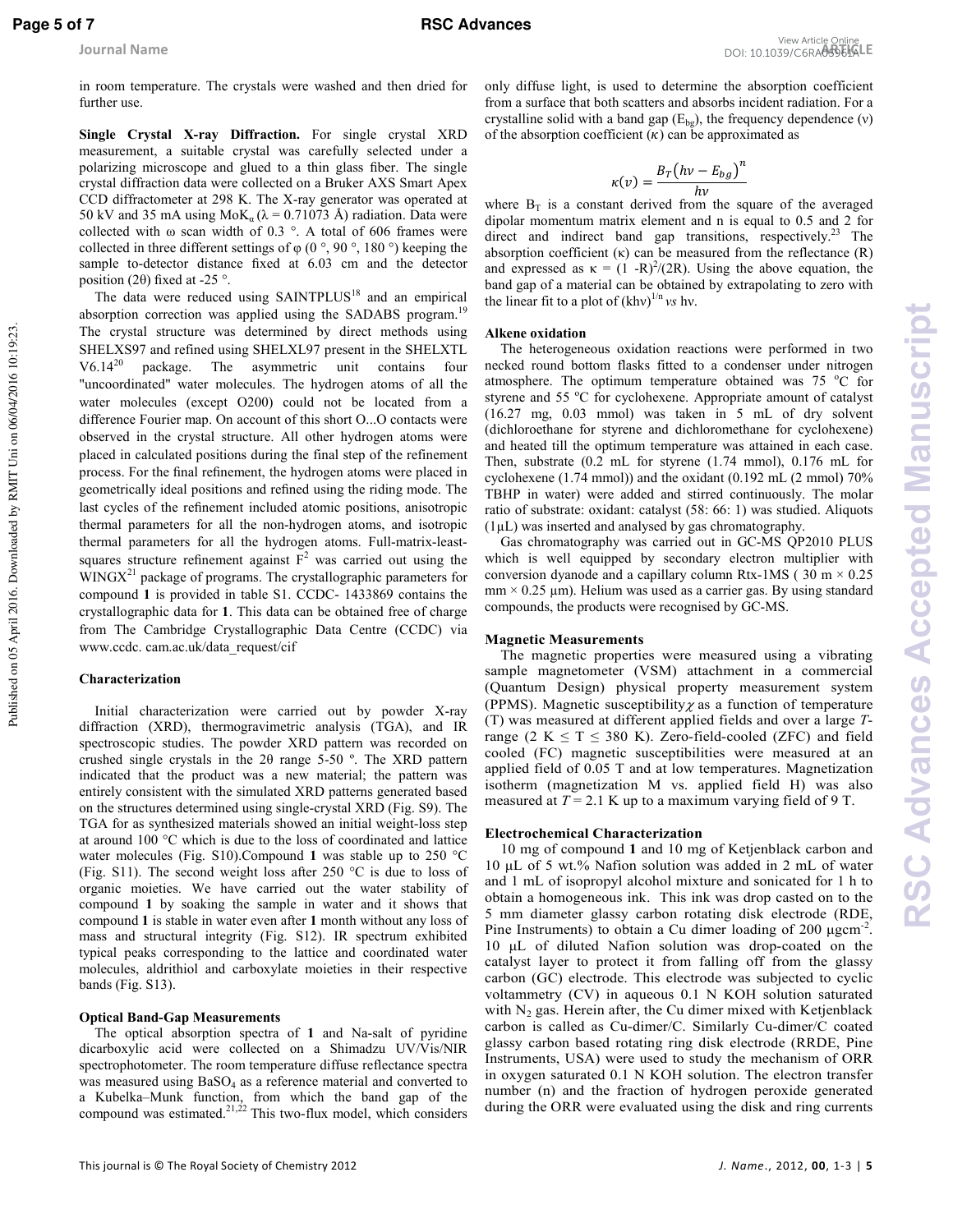obtained from RRDE study. To study the methanol tolerance behaviour of the catalyst, ORR was performed in 0.1 N KOH solution containing 1 M methanol. A Biologic VSP Model potentiostat was employed for electrochemical studies. A three electrode glass cell containing catalyst coated RDE/RRDE, a Hg/HgO, 0.1N aq. KOH reference electrode and carbon felt counter electrode was used for electrochemical studies. Potential measured against Hg/HgO, 0.1 N KOH electrode was converted into reversible hydrogen electrode scale (RHE). Instead of platinum based counter electrode, carbon felt was chosen to avoid contamination of the working electrode with platinum during electrochemical measurement.

### **Impedance Analysis**

The alternating current (AC) impedance measurements were carried out by two electrode probe configuration set up, using BioLogic VPM3 electrochemical work station connected to a temperature controllable incubator (SH-241, ESPEC Co. Ltd., Japan). Compound **1** was finely grounded and then evacuated at 100 ºC under vacuum. The evacuated powder was then pressed to a pellet using a standard die (13 mm diameter). The incubator was initially flushed with  $N_2$  before the measurements to remove moisture. The pellet was heated slowly and held at desired temperature for  $\sim 1$  h before the analysis, to attain saturation. The pellet was subjected then to AC impedance analysis and the frequency was swept in the range of 1MHz−100Hz and 10 mV input voltage amplitude. The resistance was calculated by fitting the semicircle of the Nyquist plot. The activation energy was determined from the slope of Arrhenius plot.

### **Conclusions**

Published on 05 April 2016. Downloaded by RMIT Uni on 06/04/2016 10:19:23.

Published on 05 April 2016. Downloaded by RMIT Uni on 06/04/2016 10:19:23.

We have synthesized a new coordination polymer,  $[Cu<sub>2</sub>(PDA)<sub>2</sub>(AId)<sub>2</sub>(H<sub>2</sub>O)<sub>2</sub>].$  8H<sub>2</sub>O, 1, using solvent diffusion technique. Compound **1** exhibit interesting structural features, water and thermal stability. The presence of one-dimensional water cluster chain with decameric water cluster is noteworthy. The optical absorption associated with band gap measurements show this compound is semiconductor in nature. The magnetic measurements exhibit the paramagnetic behaviour. Further the compound is shown as a selective recyclable heterogeneous catalyst for styrene and cyclohexene oxidation. Compound **1** shows facile oxygen reduction reaction (ORR) and can be used a promising Pt-free cathode in alkaline Direct Methanol Fuel Cell (DMFC). Compound **1** also demonstrates potential proton conductivity because of the presence of water cluster chain, which is appropriate pathways for proton transporting. These results may encourage researchers to explore new multifunctional coordination polymers for proton transporting and alternating cathode for Pt-free DMFC.

### **Acknowledgements**

We acknowledge financial support from Council of Scientific Research (CSIR), Govt. of India, through a grant 01(2778)/14/EMR-II. We are grateful to Prof. V. Ramakrishnan for encouragement and N. Ahmed for the help regarding magnetic measurements.

## **Notes and references**

*a* School of Chemistry

 Indian Institute of Science Education and Research Thiruvananthapuram, Kerala, India-695016 Fax: (+91) 471-2597-438 E-mail: sukhendu@iisertvm.ac.in Homepage: http://iisertvm.ac.in/~sukhendum

<sup>b</sup> Physical and Materials Chemistry Division, CSIR-National Chemical

Laboratory (NCL), Pune, 411008, India

<sup>c</sup> Academy of Scientific and Innovative Research (AcSIR), New Delhi, India.

<sup>d</sup> Department of Chemistry, Indian Institute of Technology Madras, Chennai, 600036, India

Electronic Supplementary Information (ESI) available: Crystallographic parameters, H-bond tables, schemes for catalysis products, figures for band gap energy, recyclability of the catalyst, additional figure for magnetic and ORR measurements, PXRD, TGA and IR. See DOI: 10.1039/b0000000x/

- 1 S. M. Cohen, *Chem. Rev*., 2012, **112**, 970.
- 2 N. Stock and S. Biswas, *Chem. Rev*., 2012, **112**, 933.
- 3 M. Kurmoo, Chem. Soc. Rev., 2009, 38, 1353.
- 4 a) Z. Xie, L. Ma, K. E. deKrafft, A. Jin, W. Lin, *J. Am. Chem. Soc.*, 2009, **132**, 922; b) M. Yoon, R. Srirambalaji, K. Kim, *Chem. Rev*., 2012,**112**, 1196; c) A. Dhakshinamoorthy, M. Alvaro, A. Corma, H. Garcia, *Dalton Trans.*, 2011, **40**, 6344.
- 5 a) P. Ramaswamy, N. E. Wong, G. K. H. Shimizu, *Chem. Soc. Rev.* **2014**, *43*, 5913; b) M. Yoon, K. Suh, S. Natarajan, K. Kim, *Angew. Chem. Int. Ed.* **2013**, *52*, 2688.
- 6 Z. Hu, B. J. Deibert, J. Li, *Chem. Soc. Rev.* **2014**, *43*, 5815.
- 7 (a) S. R. Ahrenholtz, C. Landaverde-Alvarado, M. Whiting, S. Lin, C. Slebodnick, E. Marand, A. J. Morris. *Inorg. Chem.* 2015, **54**, 4328; (b) C. Wang, F. Sun, K. Zhnag, C. Zheng, *Inorg. Chem. Commun.* 2014, 48, 65; (c) X-M. Wang, R-Q. Fan, L-S. Qiang, P. Wang, Y-L. Yang, Y-L. Wang, *Dalton Trans.* 2014, 43, 16152; (d) J. Xu, W. P. Su, M. C. Hong, *Cryst. Growth Des.* 2011, **11**, 337.
- 8 (a) S. Sanda, S. Goswami, H. S. Jena, S. Parshamoni, S. Konar, *Cryst. Eng. Commu.* 2014, **16**, 4742; (b) S. Sanda, S. Parshamoni, S. Konar, *Inorg. Chem.* 2013, **52**, 12866.
- 9 (a) B. K. Tripuramallu, S. Mukherjee, S. K. Das, *Cryst. Growth Des.* 2012, **12**, 5579; (b) B. K. Tripuramallu, S. K. Das, *Cryst. Growth Des* 2013, **13**, 2426.
- 10 R. Ghosh, K. S. Asha, S. M. Pratik, A. Dutta, R. Nath, S. Mandal, *RSC Advances* 2014, **4**, 21195.
- 11 J. Liu, L. Chen, H. Cui, J. Zhang, L. Zhang, C-Y. Su, *Chem. Soc. Rev.* 2014, **43**, 6011.
- 12 (a)Y. Qi, Y. Luan, J. Yu, X. Peng, G. Wang, *Chem. Eur. J.* 2015, **21**, 1589; (b) A. Dhakshinamoorthy, M. Alvaro, H. Garcia, *J. Catal.* 2012, **289**, 259.
- 13 a) L.-L. Han, T.-P. Hu, J.-S. Chen, Z.-H. Li, X.-P. Wang, Y.-Q. Zhao, X.0Y. Li, D. Sun, *Dalton Trans.* 2014, **43**, 8774; b) L. Infantes, J. Chisholm, S. Motherwell, *Cryst. Engg. Commun.*  2003,

 **5**, 480; c) L. Infantes, S. Motherwell, *Cryst. Engg. Commun.* 2002, **4**, 454.

14 a) B.0Q. Ma, H.0L. Sun, S. Gao, *Chem. Commun.* 2004, 2220; b)

Liu, M. G. Brown, J. D. Cruzan, R. J. Saykally, *Science* 1996, **271**, 62; c) A. H. Narten, W. E. Thiessen, L. Blum, *Science* 1982, **217**, 1033.

15 a) C-K. Lin, D. Zhao, W-Y. Gao, Z. Yang, J. Ye, T. Xu, Q. Ge, S.

K.